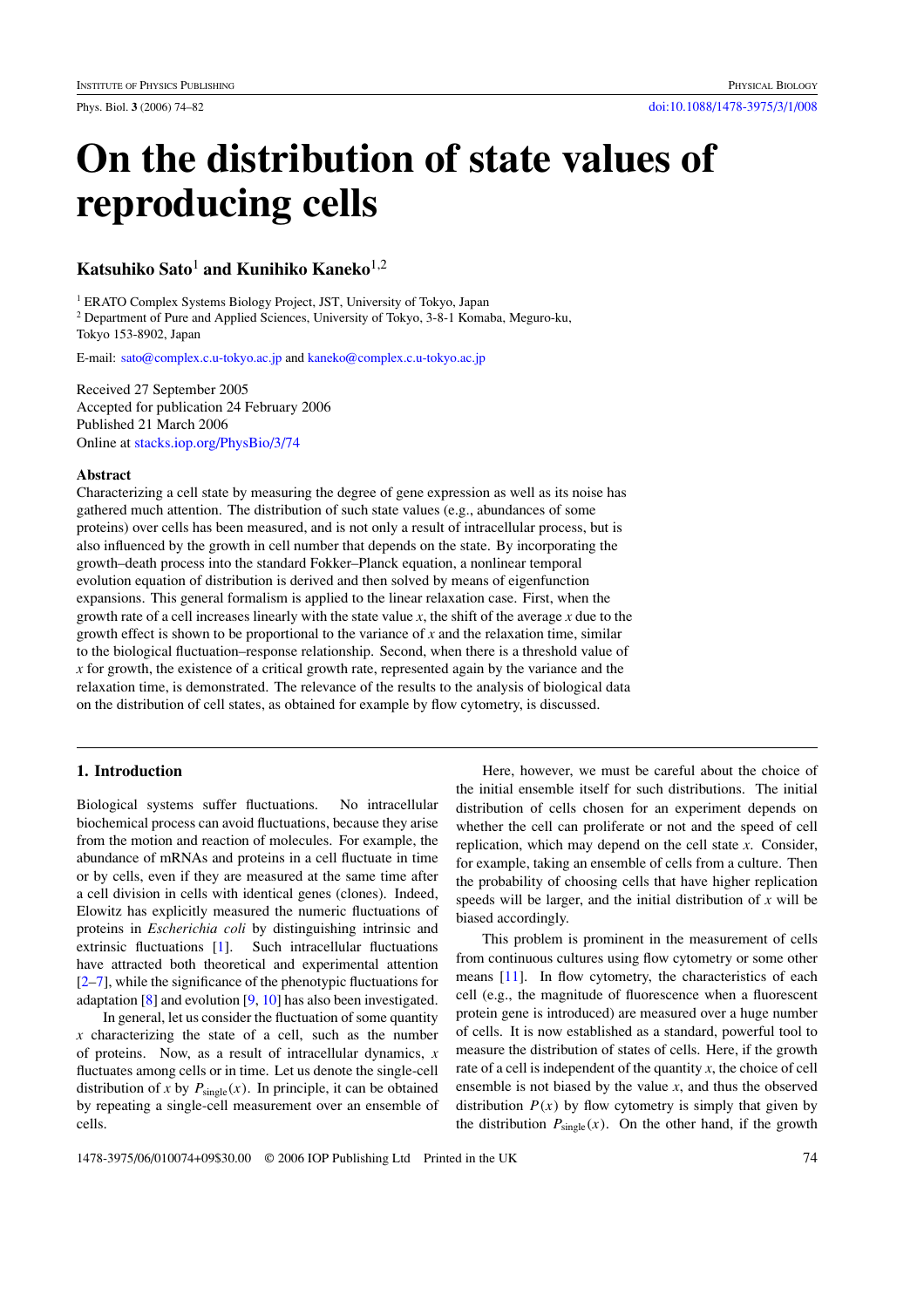<span id="page-1-0"></span>rate depends on *x*, the distribution  $P(x)$  may be altered from the distribution from single-cell dynamics.

As an illustration, consider the case in which  $P_{single}(x)$  is a Gaussian distribution around  $x = x_0$ , while the replication rate of a cell increases strongly with *x* for  $x > x_0$ , assuming that *x* represents the abundance of some chemical that mediates the growth of the cell. In this case, it is naturally expected that the observed distribution  $P(x)$  should be biased toward  $x > x_0$ .

In general, the distribution  $P_{single}(x, t)$  has been studied using stochastic processes to characterize the intracellular dynamics of the state *x*. Established mathematical tools such as Master's equation, Langeving's equation and the Fokker– Planck equation [\[12](#page-7-0), [13\]](#page-7-0) are applied in such studies. On the other hand, as a biological unit (cell) replicates, the number of cells increases accordingly. The effect of replication must be incorporated with these stochastic processes to include both the single-cell fluctuations and the growth dynamics of the cells.

Recently, there has been growing interest in exploring the relationship between the fluctuations of the intracellular state and the response of the state to the change in external conditions, both theoretically and experimentally [\[1,](#page-7-0) [6,](#page-7-0) [14–16\]](#page-7-0). For example, a change in the concentration of some protein against the change in the external condition (e.g., the concentration of some chemical in the medium) may be measured experimentally, from which the response of such an intracellular state to environmental change may be discerned. Here, however, the growth speed of a cell generally depends on the intracellular state, e.g., the abundance of a protein, because the protein is important to the function of the cell. Hence, the measured change of the protein concentration in response to the external change involves both the internal change of the intracellular state and the change in the cell number distribution caused by the state-dependent growth rate. Thus, we should develop a theoretical tool to distinguish the two effects, based on the measurable quantities. In the present paper, by setting up an equation for  $P(x, t)$  that takes into account both the intracellular stochastic process and the statedependent cell reproduction rate, we address this issue.

We first derive the evolution equation of the distribution  $P(x, t)$  by extending the Fokker–Planck equation to incorporate the state-dependent growth. (In the present paper, 'growth' means the replication of a cell, and the replication rate in time is called the growth rate). The derived equation includes a term for the state-dependent growth, from which the average growth rate over all cells is subtracted, leading to a source*/*sink term that corresponds to the growth*/*death process of a cell. The average growth rate gives a self-consistent term that is nonlinear in distribution  $P(x, t)$ , but we can formally solve the equation through the eigenvalue properties of a Sturm–Liouville-type operator. After giving a general formulation of the equation, we present two simple examples of this formulation, by assuming the linear Langevin equation for the single-cell dynamics of the state variable. First, by considering the linear dependence of the growth speed on *x*, we obtain a formula for the shift of the average value of the state *x*. The shift is proportional to the product of the variance of the state, the relaxation time and the proportion coefficient

of the growth speed with *x*. For our second example, we study the case in which there is a threshold value of the state *x* for growth, and derive a formula for the change of  $P(x, t)$  to 'feel' the state-dependent growth. Cautious remarks are made on the interpretation of the distribution obtained from flow cytometry, while the relevance of our theory to evolution is also briefly discussed.

Note that we do not discuss specific mechanisms for the cell growth here. Rather, we introduce a function characterizing the state-dependent growth generally and derive the distribution function.

# **2. Derivation of the equation for the distribution of the cell state with reproduction**

Let us first introduce a variable,  $x$ , which represents a state value of a cell, for example, a concentration of some chemical (or its deviation from the mean value). We assume that the temporal evolution of variable  $x$  in a single cell obeys some Markovian dynamics, that is, the value of *x* at time *t* is determined only by the value of *x* at some previous time. (Although biological systems may often retain some memory, this assumption can be acceptable as a first-step approximation, and indeed is adopted for most models.) Based on this assumption, we consider the following Langevin equation,

$$
\frac{\mathrm{d}x(t)}{\mathrm{d}t} = -f(x(t)) + \sqrt{g(x(t))}\eta(t),\tag{1}
$$

where the function *f* represents the force acting on the value toward its mean value and  $g(0,0)$  represents the strength of the diffusion at that value, and  $n(t)$  is a Gaussian white noise term having the statistical properties:  $\langle \eta(t) \rangle = 0$  for any *t* and  $\langle \eta(t_1)\eta(t_2) \rangle = 2\delta(t_1 - t_2)$  for any  $t_1$  and  $t_2$ . The distribution function  $P_{single}(x, t)$  indeed obeys the Fokker– Planck equation<sup>3</sup> derived from the Langevin equation  $(1)$ [\[12](#page-7-0), [13](#page-7-0), [26\]](#page-8-0)

$$
\frac{\partial P_{\text{single}}(x,t)}{\partial t} = \frac{\partial}{\partial x} \left[ f(x) + \frac{\partial}{\partial x} g(x) \right] P_{\text{single}}(x,t). \tag{2}
$$

We now introduce the growth (replication) of the cell, whose rate  $\mu$  is dependent on the state value of  $x$  in the cell, and is a function of  $x(t)$ , denoted by  $\mu(x(t))$ . To derive the equation for the distribution  $P(x, t)$  for this growth rate of the cell, we first recall that the distribution function at time  $t + \Delta t$  is expanded with the rate  $(1 + \mu(x)\Delta t)$  due to the cell growth, while the distribution thus obtained (at  $t + \Delta t$ ) is not normalized by itself, so we need to normalize it. After straightforward calculation<sup>4</sup>, we obtain

<sup>3</sup> Here we have adopted Ito calculus; for Stratonovich calculus, one can simply replace *f* by  $f - \frac{1}{2} \frac{dg}{dx}$  in equation [\(3\)](#page-2-0). If *g* is constant, there is no difference.

<sup>4</sup> By introducing  $W(x, x', \Delta t)$  as the transition probability that the system changes from the state with  $x'$  to that with  $x$  during the time interval  $\Delta t$ , the distribution function at  $t + \Delta t$  is written as

$$
P(x, t + \Delta t) = \frac{\int_{x_1}^{x_2} dx' W(x, x', \Delta t) P(x', t) (1 + \mu(x') \Delta t)}{\int_{x_1}^{x_2} dx \int_{x_1}^{x_2} dx' W(x, x', \Delta t) P(x', t) (1 + \mu(x') \Delta t)} \approx (\mu(x) - \bar{\mu}(t)) P(x, t) \Delta t + \int_{x_1}^{x_2} W(x, x', \Delta t) P(x', t) dx',
$$

where we have used the property of the transition probability,  $\int_{x_1}^{x_2} W(x, x', \Delta t) dx = 1$  for any  $x'$  and any  $\Delta t$ .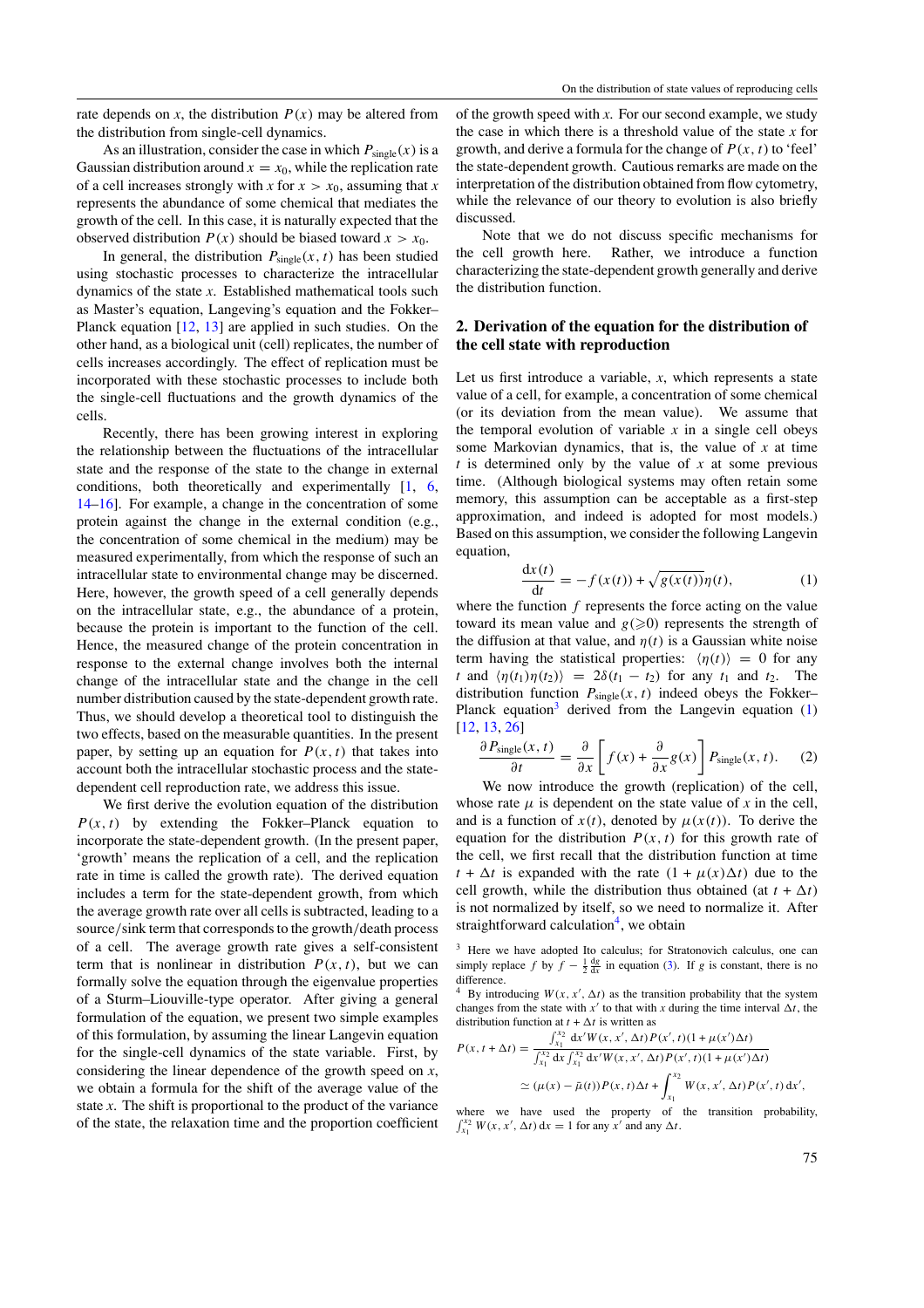<span id="page-2-0"></span>K Sato and K Kaneko

$$
\frac{\partial P(x,t)}{\partial t} = (\mu(x) - \bar{\mu}(t))P(x,t) \n+ \frac{\partial}{\partial x} \left[ f(x) + \frac{\partial}{\partial x} g(x) \right] P(x,t).
$$
\n(3)

Here  $\bar{\mu}$  is defined by

$$
\bar{\mu}(t) = \int_{x_1}^{x_2} \mu(x) P(x, t) \, \mathrm{d}x,\tag{4}
$$

which gives the mean growth rate of the cells at time *t*.

If  $\mu(x)$  = constant, i.e., for the *x*-independent cell growth, the first term in equation (3),  $(\mu(x(t)) - \bar{\mu}(t))P(x, t)$ , vanishes and accordingly equation (3) is reduced to just the usual Fokker–Planck equation [\(2\)](#page-1-0); the influence of the statedependent cell growth appears only in the term  $(\mu(x(t)) \bar{\mu}(t)$ )  $P(x, t)$ , which plays the role of source (sink) in the distribution density, if the growth rate at some point *x* is greater (smaller) than the mean growth rate,  $\bar{\mu}$ . This term is essentially a continuous-state version in the evolution equation by Eigen *et al* [\[17\]](#page-7-0).

As in the standard Fokker–Planck equation for the probability, we take the no-flux boundary condition as

$$
\[f(x) + \frac{\partial}{\partial x} g(x)\] P(x,t) \Big|_{x=x_1,x_2} = 0. \tag{5}
$$

# **3. Analysis of the evolution equation of the distribution with growth**

Equation (3) obtained in the last section is nonlinear in *P* because the term  $\mu(t)$  involves *P* itself, so that it first looks rather difficult to analyze. Fortunately, however, the analysis turns out not to be so difficult, with the aid of linear operators and eigenvalues. We first introduce a linear operator

$$
L = \mu(x) + \frac{\partial}{\partial x} \left[ f(x) + \frac{\partial}{\partial x} g(x) \right]
$$
 (6)

and rewrite equation  $(3)$  as

$$
\frac{\partial P(x,t)}{\partial t} = -\bar{\mu}(t)P(x,t) + L(x)P(x,t). \tag{7}
$$

As the operator *L* is of the Sturm–Liouville type, we can, in principle, find all of its eigenvalues and corresponding eigenfunctions, and all the eigenvalues are real [\[18](#page-7-0)]. We denote the eigenvalues and the corresponding eigenfunctions by  $\lambda_i$  and  $\phi_i(x)$ , respectively, where the index *i* runs over the non-negative integers,  $i = 0, 1, 2, \ldots$ , and the eigenvalues are ordered so that  $\lambda_i \geq \lambda_j$  for  $i < j$ . From the definition,  $\lambda_i$ and  $\phi_i(x)$  satisfy the relation

$$
L(x)\phi_i(x) = \lambda_i \phi_i(x). \tag{8}
$$

By expanding  $P(x, t)$  in terms of these eigenfunctions as

$$
P(x,t) = \sum_{j=0}^{\infty} a_j(t)\phi_j(x),
$$
\n(9)

we obtain (see appendix A)

$$
\frac{da_i(t)}{dt} = \left(\lambda_i - \sum_{j=0}^{\infty} \lambda_j a_j(t) \int_{x_1}^{x_2} \phi_i(x) dx\right) a_i(t).
$$
 (10)

Hence, the partial differential equation (3) for *P* is reduced to a set of ordinary differential equations for  $\{a_i\}$ , while the initial conditions of  $a_i$  are given from  $P(x, t_0)$ . By further fixing a normalization factor for  $\phi_i(x)$  properly (see appendix A), equation  $(10)$  is simplified as

$$
\frac{da_i(t)}{dt} = \left(\lambda_i - \sum_{j=0}^{\infty} \lambda_j a_j(t)\right) a_i(t),
$$
\n(11)

where the prime over the summation symbol indicates that the summation is taken over all eigenfunctions except noncontributing ones (which are defined in appendix A).

Equation (11) tells us that any eigenfunction  $\phi_i(x)$  of the linear operator *L*, except for the non-contributing ones, gives a stationary solution of equation (3), because any set  $\{a_i(t)\} = 1$ and  $a_i(t) = 0$  for  $j \neq i$  is a stationary solution of (10). Among those stationary solutions, however, only the solution with  $a_i(t) = \delta_{i,0}$  is stable, as shown in appendix A. Indeed, by recalling that the eigenvalues are ordered so that  $\lambda_i > \lambda_j$ for  $i < j$ , all the stationary solutions for  $k > 0$  are shown to be unstable, while if  $\lambda_0 > 0$  the solution with  $k = 0$  (i.e., with  $a_i = \delta_{i0}$  is stable. In other words, only the mode with the largest growth rate remains as a stationary solution, as is expected.

The requirement  $\lambda_0 > 0$  for the stability of the system is quite reasonable. Otherwise, all  $\lambda_i$  are negative, which means there is no growth at any state, and all the cells would become extinct with time (recall that  $\lambda_i$  is equal to the growth rate of the mode represented by the *i*th eigenfunction). To have a positive growth rate for the stationary distribution,  $\lambda_0 > 0$  is therefore necessary. The condition  $\lambda_0 > 0$  simply means that the cells (or units) continue reproduction without extinction.

Now, the stationary solution of equation (3) is given by  $\phi_0(x)$ , the eigenfunction of the operator *L* corresponding to the maximal eigenvalue  $\lambda_0$ . Similar to the case of the standard Fokker–Planck equation, the eigenvalue problem of the operator  $L$  can be transformed into that for a Schrödingertype equation whose 'potential' is given by the functions  $f(x)$ ,  $g(x)$  and  $\mu(x)$  (see appendix B). Hence we can use the methods and solutions developed in quantum mechanics.

# **4. Two simple examples of the evolution of the distribution**

In this section we study two simple examples of equation  $(3)$ by a linear or threshold-type dependence of the growth rate on *x*. We choose  $f(x) = kx$  and  $g(x) = D$  in equation (3) with *k* and *D* positive constants. The reasons for this choice are (i) that the Gaussian distribution is often observed to be the stationary distribution of a biological state, while this linear Langevin equation is the simplest to realize the Gaussian distribution (the log-normal distribution is sometimes observed in cells [\[5,](#page-7-0) [9](#page-7-0), [19](#page-7-0)], but in this case we can simply use the logarithm of the quantity as the variable  $x$  that concerns us), and (ii) that this linear Langevin equation has been thoroughly investigated in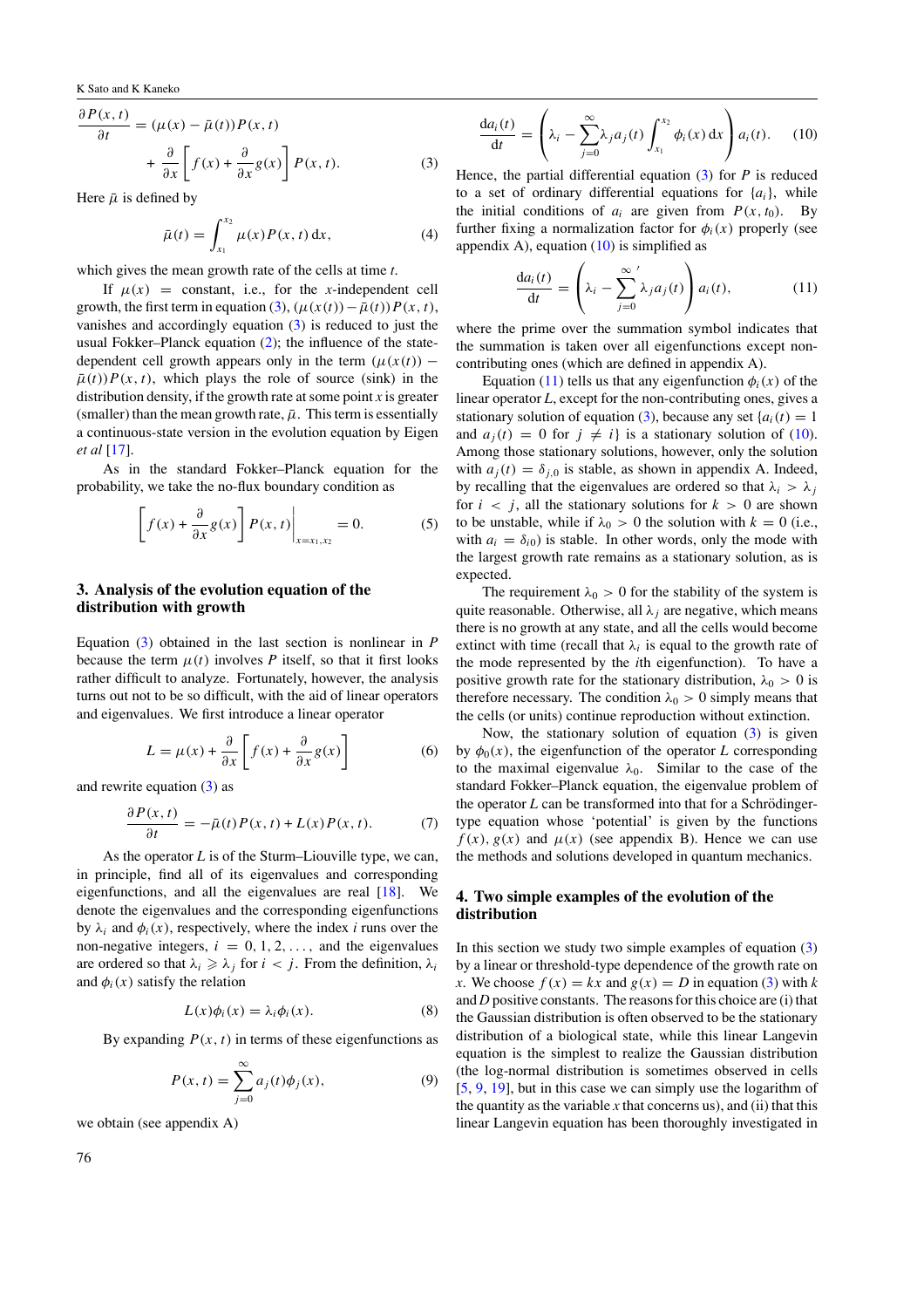<span id="page-3-0"></span>physics and mathematics; it models the motion of a Brownian particle in a harmonic potential, so that we can easily see the effect of the state-dependent growth introduced here.

#### 4.1.  $\mu(x)$  *linearly dependent on x*

We study the case  $\mu(x) = ax + b$  for *x* to  $[-\infty, \infty]$  in equation  $(3)$ , where *a* and *b* are constants. It is natural to study the linear case as the simplest non-trivial example. Indeed, as long as the range of *x* in concern is small, gradual change in  $\mu(x)$  can be approximated by linear change.

In this case, we can obtain all eigenvalues and their corresponding eigenfunctions of *L* as  $\lambda_n = \frac{Da^2}{k^2} + b - kn$  and  $\phi_n(x) = N_n H_n \Big( \sqrt{\frac{k}{2D}} \Big( x - \frac{2Da}{k^2} \Big) \Big) \exp \Big[ -\frac{k}{4D} \Big( x - \frac{2Da}{k^2} \Big)^2 - \frac{k}{4D} x^2 \Big],$ where  $H_n(x)$  is the *n*th Hermite polynomial in *x* and  $N_n$  is the normalization constant determined by the normalization condition [\(A](#page-6-0)*.*2). In particular, the stationary distribution is obtained directly as

$$
\phi_0(x) = N_0 \exp\left[-\frac{k}{2D}\left(x - \frac{Da}{k^2}\right)^2\right],\tag{12}
$$

while the temporal evolution of the distribution is obtained with these eigenvalues and eigenfunctions and with the reduced equations  $(11)$  for  $\{a_i\}$ .

Fortunately, however, in this case there is a more convenient way to obtain the dynamics of the system: if the system starts with a Gaussian distribution at some initial time, the temporal evolution of the distribution preserves the Gaussian form. By taking a Gaussian distribution

$$
P(x, t) = \frac{1}{\sqrt{2\pi\beta(t)}} \exp\left(-\frac{(x - \alpha(t))^2}{2\beta(t)}\right)
$$

with  $\alpha$  and  $\beta$  as the mean value and the variance, it can be shown (see appendix C) that the temporal evolution preserves the Gaussian form when the time evolution equations for *α* and  $\beta$  are given by  $\frac{d\alpha(t)}{dt} = a\beta(t) - k\alpha(t)$  and  $\frac{d\beta(t)}{dt} = -2k\beta(t) + 2D$ .

These equations indicate that while the temporal evolution of the variance is completely the same as the case for a constant  $\mu$ , the evolution of the mean value is influenced by the statedependent growth; the mean value is shifted in the direction of larger  $\mu$ , driven by its variance. In the stationary state, as is also given in equation  $(12)$ , the mean value (peak position) shifts with the degree  $aD/k^2$  compared with the case without the growth term (or, from the case with constant  $\mu$  (i.e.,  $a = 0$ )). Note that this change in the mean value in the stationary state is proportional to the variance of the original distribution, which is given by  $D/k$ , i.e.,

$$
\Delta x = \frac{aD}{k^2} = \frac{a}{k} \langle (\delta x)^2 \rangle, \tag{13}
$$

where  $\langle \cdots \rangle$  is the average of the stationary distribution  $P(x)$ , and  $\delta x = x - \langle x \rangle$ .

In other words, the larger the variance of the distribution, the more the mean value shifts. The correspondence with the fluctuation–response relationship [\[9,](#page-7-0) [20\]](#page-8-0) is interesting, because the shift in the growth is proportional to the original fluctuation. In addition, response to a higher growth state is possible only under the fluctuation of the state, which

demonstrates the relevance of phenotypic fluctuation to adaptation. With this shift of  $\Delta x$ , the average growth rate of a cell changes with

$$
\Delta \overline{\mu} = a \Delta x,\tag{14}
$$

which is an experimentally measurable quantity. Hence, the right-hand side of equation  $(13)$  is represented by measurable quantities, because *k* is simply the relaxation time, *a* is estimated from equation (14) and the variance  $\langle (\delta x)^2 \rangle$  is measurable.

#### 4.2. A threshold for growth: the step function  $\mu(x)$

We consider equation [\(3\)](#page-2-0) with  $\mu(x) = a$ ,  $\Theta(x - x_0) + b$ , where *a*, *b* and  $x_0$  are constants, and  $\Theta$  is the so-called Heaviside step function;  $\Theta(x) = 0$  for  $x < 0$  and  $\Theta(x) = 1$  for  $x \ge 0$ . We study this case because, in biological systems, a threshold for reproduction sometimes exists.

In this case, the eigenfunctions are written analytically with the use of confluent geometric series and the corresponding eigenvalues are obtained by transforming the equation to the Schrödinger equation (see appendix B). Because the complete analytic form is rather complicated, we discuss only the results of numerical calculations here.

First, we consider the stationary distribution of equation [\(3\)](#page-2-0). When the position  $x_0$  of the step of  $\mu(x)$  is equation (3). When the position  $x_0$  or the step or  $\mu(x)$  is<br>within the standard deviation of  $P_{\text{single}}(x)$ , i.e.,  $0 \le x_0 < \sqrt{\frac{D}{k}}$ (we consider only the case of non-negative  $x_0$ ), the stationary distribution gradually moves toward the position  $x_0$ , as the parameter *a* increases. On the other hand, when the position parameter *a* increases. On the other hand, when the position  $x_0$  is outside the standard deviation of  $P_{\text{single}}(x)$ , i.e.,  $x_0 > \sqrt{\frac{D}{k}}$ , the stationary distribution does not change much until the parameter *a* reaches some critical value  $a_c$ . As *a* increases beyond that value, the distribution shifts smoothly to larger x. The existence of the critical value  $a_c$  is demonstrated in figure [1,](#page-4-0) which is a plot of the total amount of the distribution in region  $x > x_0$  against the relative growth rate *a* (see figure [2\)](#page-4-0).

The critical value of  $a_c$  is estimated to be  $a_c \simeq kx_0\sqrt{\frac{k}{D}}$ , as is confirmed numerically (see the inset of figure [1\)](#page-4-0). Indeed, this value of *ac* coincides with the inverse of some characteristic time that is the average time required for a cell in a highergrowth state  $(x > x_0)$  to change to the lower-growth state  $(x < x_0)$ . This numerical result is reasonable: if the relative growth rate  $a$  is smaller than  $a_c$ , cells change to the state  $x < x_0$  before they grow sufficiently in the higher-growth region  $x > x_0$ . The cells cannot 'feel' the higher-growth region, so that the difference in growth rates does not influence the cell population distribution.

Next, we briefly explain the dynamic behavior of the distribution when the relative growth rate is greater than *ac* and the distribution is initially localized at  $x < x_0$ . To be specific, we set  $P(x, t_0) = \delta(x)$ , i.e., localized at  $x = 0$ . The temporal evolution of the distribution is given in figure [3.](#page-4-0) (i) First, the distribution behaves as if it does not 'feel' the state dependence of  $\mu(x)$  until its tail touches  $x_0$ , the edge of the step function. (ii) After the tail of the distribution reaches the edge of the step function, the distribution in this tail region starts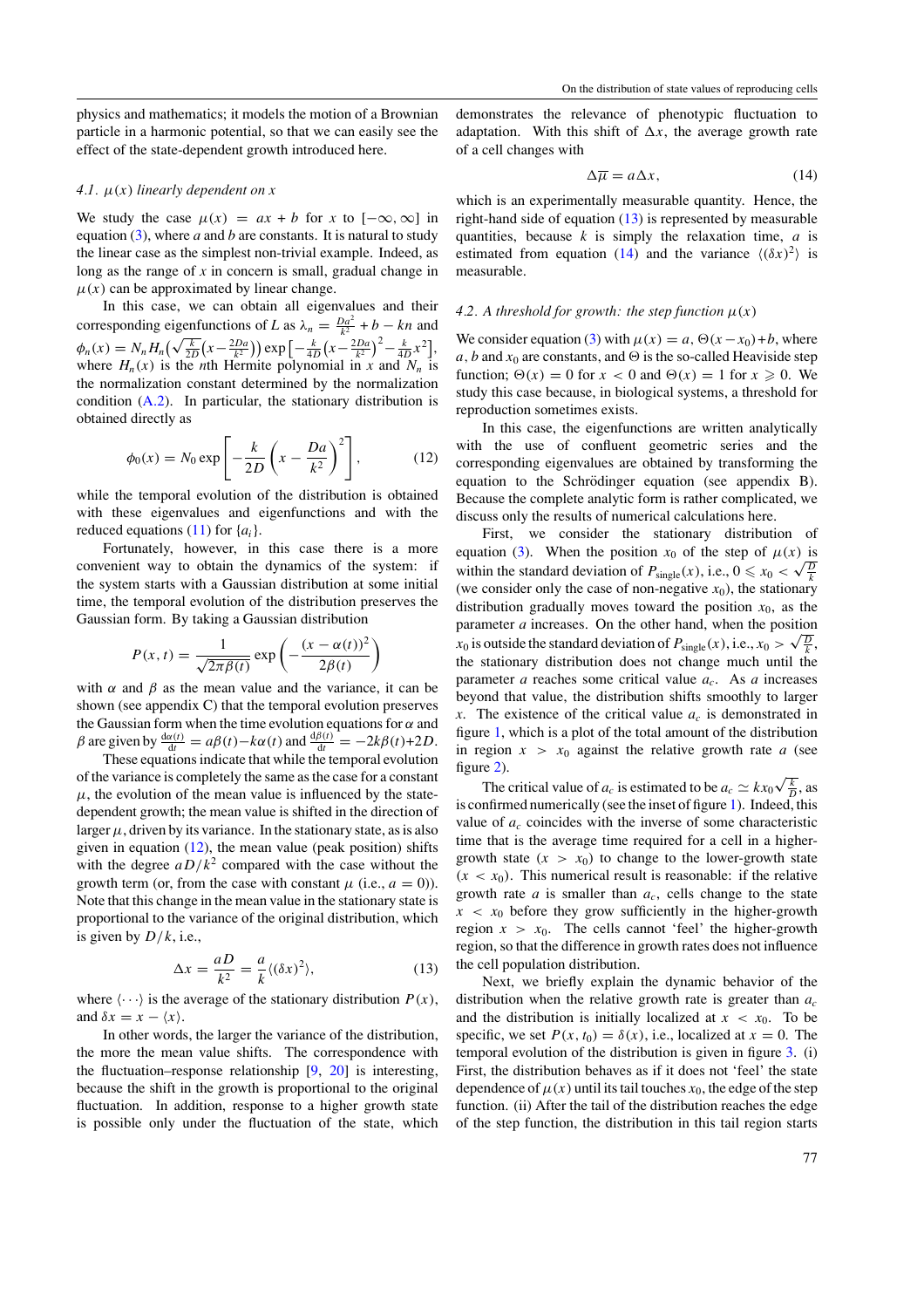<span id="page-4-0"></span>

**Figure 1.** The total amount  $n_2$  of the distribution in the higher-growth region  $(x > x_0 = 3)$ , calculated as  $n_2 = \int_{x_0}^{x_2} P(x) dx$ , against the relative growth rate *a*. This plot clearly indicates the existence of the critical value of  $a, a_c$ , which is defined here as the value where  $n_2 = 1/10$ . The inset, a plot of the critical value of  $a_c$ against the position  $x_0$  of the step of  $\mu(x)$ , shows the dependence of against the position  $x_0$  or the step or  $\mu(x)$ , shows the dependence  $a_c$  on  $x_0$ , which is fitted well by  $a_c \simeq kx_0\sqrt{\frac{k}{\beta}}$ . These calculations were carried out for  $f(x) = x$ ,  $g(x) = 1$ ,  $\mu(x) = a\Theta(x - 3)$ , for the range of  $x$ ,  $[-6, 6]$ .



**Figure 2.** Some profiles of the stationary distributions for different relative growth rates  $a = 2$  (black), 5 (red) and 8 (blue). We can see that the distribution for  $a = 2$  is hardly influenced by  $\mu(x)$ . We choose the same equation as for figure 1, i.e.,  $f(x) = x$ ,  $g(x) = 1$ ,  $\mu(x) = a\Theta(x-3)$ , with the range of *x*, [-6, 6].

to grow faster (see figure 3); at this stage, the distribution has two peaks. (iii) Finally, the distribution converges to a single peak at the mean value, around  $x_0$ , the position of the step of  $\mu(x)$ . This temporal evolution to a higher growth state is in contrast to the linear case, where a single-peak distribution is preserved and only the peak position is shifted.

In the present example, the stationary distribution has a single peak. For some forms of  $f(x)$ , however, the stationary distribution has two peaks, even though the single cell distribution (without the *x* dependence of  $\mu(x)$ ) has a single peak. For example, for  $f(x) = 2sgn(x)$  with the present form of  $\mu(x)$ , two peaks coexist (see figure 4). Here, for large  $x(x > x_0(=4))$ , the growth rate is high and the distribution is confined within some range, so that the distribution has one peak in that region, while for small  $x (x < x_0)$ , not all cells grow, so that the distribution of the cells tends to decrease. However, many cells that have grown in the higher-growth



**Figure 3.** Temporal evolution of the distribution for equation [\(3\)](#page-2-0) for  $\mu(x) = 20\Theta(x - 3), g(x) = 1, f(x) = x$ , with the range of  $x$ , [−6, 6]. The initial condition is given by  $P(x, t_0 = 0) = \delta(x)$ . The black, red and blue curves show the distributions at  $t = 0.6$ , 1*.*04 and 1*.*6, respectively. The double-peak distribution is observed during an intermediate period.



Figure 4. An example of the stationary distribution of equation [\(3\)](#page-2-0) having double peaks, for  $f(x) = 2 \text{ sgn}(x)$ ,  $g(x) = 1$ ,  $\mu(x) =$ 2.4  $\Theta$ (*x* − 4), with the range of *x*, [−7, 7].

region flow into the lower-growth region because of the effect of the force of *f* , so that the distribution has another peak there.

#### **5. Conclusion and outlook**

In the present paper we have posed the question of how the distribution of an intracellular state variable (say the abundances of some chemical or degree of gene expression) is altered due to the state dependence of the replication rate of a cell. To discuss the temporal evolution of the distribution of the internal state *x* of such replication units, we have incorporated the state-dependent growth rate into the standard Fokker– Planck equation. By considering the population distribution of replication units with Langevin equation dynamics, we have derived a general equation for the temporal evolution of the distribution of states  $P(x, t)$ . The derived equation includes a self-consistent term arising from the growth rate. In spite of this nonlinear term, we can formally solve the equation as an eigenvalue problem of the Sturm–Liouville type. Note that the formalism presented here is rather general, as is the Fokker–Planck equation.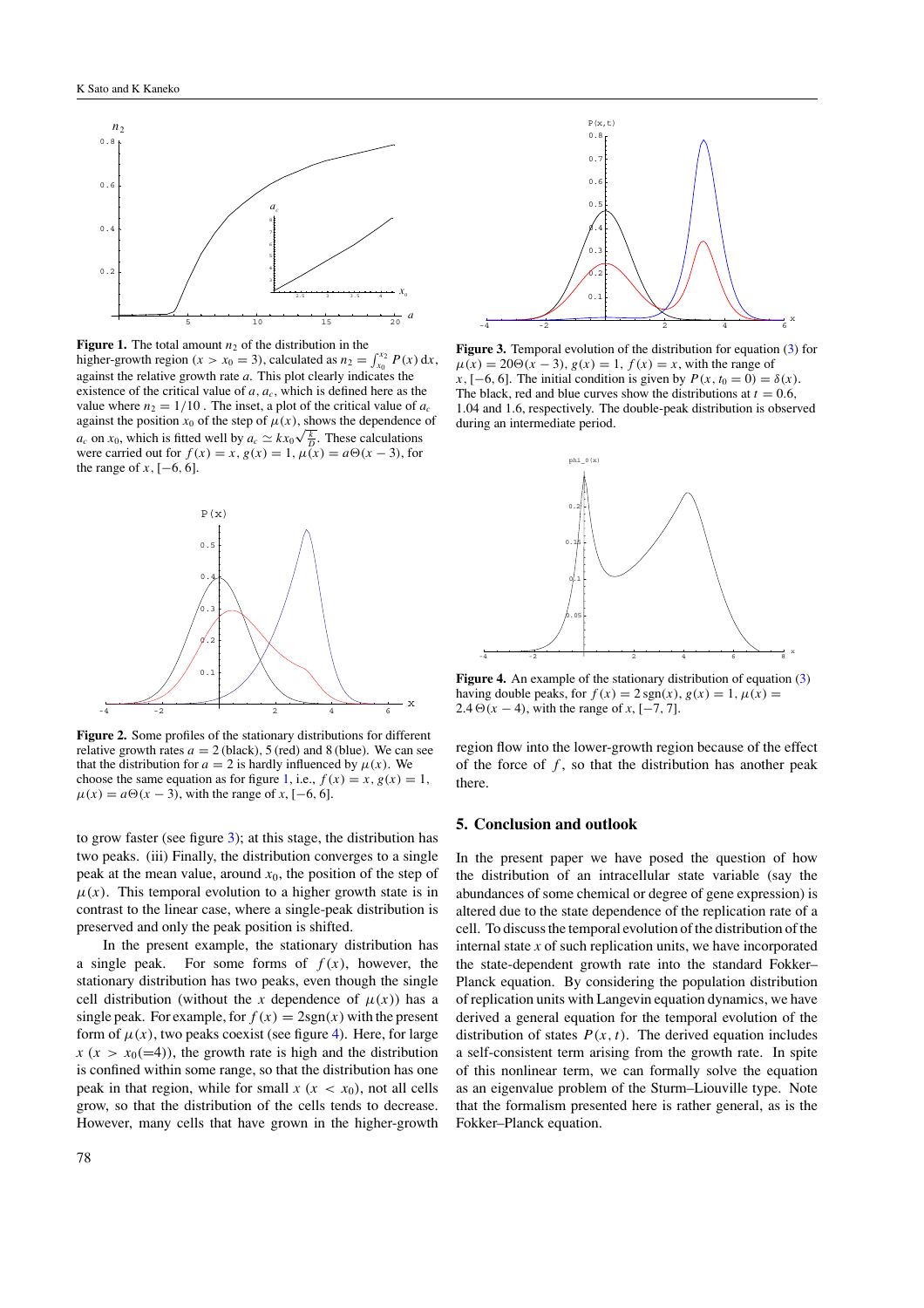After giving a general analysis of the equation, we have studied two simple examples, assuming the linear Langevin equation for single-cellular dynamics. First, when the growth rate increases linearly with the state value *x*, the average of *x* over cells increases in proportion to its variance, which reminds us of the fluctuation–response relationship in physics, while the proportion coefficient is estimated by the increase of the growth rate and the relaxation time. Note that the shift of population distribution to a higher growth state is possible only with the fluctuation of the internal state. Our result implies that the response of *x* to environmental change is proportional to its variance. In other words, fluctuations in chemical concentration, which have been studied extensively, are relevant to biological adaptation.

Now let us return to the question raised in the introduction. We measure an intracellular state variable  $\langle x \rangle$  from an ensemble of cells, and study its change against the change in external conditions. Here we change the environmental condition (e.g., nutrient concentration) and the cell state value  $x$  (e.g., the concentration of some enzyme) is changed accordingly. After the cell distribution becomes stationary, we can measure this change of the average *x* denoted by  $\langle \Delta x \rangle_{total}$ , which is caused by the change in the environmental condition. Now, from this measurement, we are often interested in detecting the change in the stationary state of *x*, to explore intracellular dynamics. However, such an intracellular state variable *x* is often also related to the ability for cell growth. Hence  $\langle \Delta x \rangle_{\text{total}}$  is also influenced by the change in the cell growth speed, and this may deviate from the change caused by the intracellular dynamics  $\langle \Delta x \rangle_{\text{single}}$ . Then, can we estimate the change of the internal state  $\langle \Delta x \rangle_{\text{single}}$  from the measurement of  $\langle \Delta x \rangle_{\text{total}}$ ? If we confine our discussion only to the linear regime, we find

$$
\langle \Delta x \rangle_{\text{total}} = \langle \Delta x \rangle_{\text{single}} + \frac{a}{k} \langle (\delta x)^2 \rangle \tag{15}
$$

from equation  $(13)$ . Here the latter term can be estimated from the standard measurements. First, through equation [\(14\)](#page-3-0), *a* can be estimated from the change in the average growth rate of cells. Second, *k* is simply the relaxation time. Hence, by measuring the temporal change of  $\langle x(t) \rangle$ , and by fitting the approach to its stationary value by an exponential form, one can estimate *k*. Finally, from the variance of the state value *x* at a stationary state (by flow cytometry or other means), we can obtain  $\langle (\delta x)^2 \rangle$ . Accordingly, we can estimate the term  $\frac{a}{k} \langle (\delta x)^2 \rangle$ , so that the intracellular change of *x* is estimated from the observable quantity  $\langle \Delta x \rangle_{\text{tot}}$ .

In our second example, we studied the case with a threshold-type dependence of the growth rate on the state *x*. When the position  $x_0$  of the step of  $\mu(x)$  is outside the standard when the position  $x_0$  of the step of  $\mu(x)$  is outside the standard deviation of  $P_{\text{single}}(x)$ , i.e., when  $x_0 > \sqrt{\frac{D}{k}}$ , the distribution does not change significantly until the relative growth rate *a* reaches a critical value  $a_c$ , beyond which the distribution starts to shift to the higher-growth region. From the biophysical viewpoint, the value *ac* corresponds to the inverse of the average time required for a cell to change from the highergrowth state  $(x > x_0)$  to the lower-growth state  $(x < x_0)$ .

Here we have found that the distribution of the state variable often exhibits double peaks over a long transient time.

For some form of  $f(x)$  and  $\mu(x)$ , a double-peak stationary distribution is also obtained, even if  $P_{single}(x)$  has only a single peak. This raises a cautious remark on the interpretation of the distribution observed in flow cytometry. Even if double peaks are observed, this does not necessarily mean that the internal cell dynamics (e.g., gene expression network dynamics or metabolic dynamics) have bistable states. One of the peaks may be associated with the flow of population due to the difference in reproduction speeds.

In general, the growth rate of a cell depends on the degree of some gene expression, while there are fluctuations in it. Hence our theory will be relevant to the study of the distribution of gene expression in relationship with the growth rate (see, e.g., Banerjee *et al* [\[21\]](#page-8-0)). For example, consider the growth of *E. coli* in the medium lacking glutamine but having glutamate [\[22](#page-8-0)]. In this case *E. coli* are able to synthesize glutamine from glutamate with the aid of glutamine synthetase (abbreviated as 'GS' hereafter). As the glutamine is essential to the growth, the growth rate of *E. coli* depends on the degree of gene expression of GS, denoted by *x*. Indeed, Suzuki *et al* [\[22](#page-8-0)] measured the distribution of *x*, with the aid of fluorescent protein and flow cytometry, to examine how it changes with the environmental condition. The change of average *x* and the variance  $\langle (\delta x)^2 \rangle$ are thus obtained. As the growth rate and relaxation time scale are also measured, it will be possible for us to examine the relationship between fluctuation and response.

The dependence of bacterial growth rate on its phenotypic state has also been studied in 'bacterial persistence' [\[24](#page-8-0), [23](#page-8-0)], where the bacterium switches its state between a usual state and a dormant state stochastically. Although the population distribution of these phenotype states is analyzed by a discretestate model  $[25]$  $[25]$ , it will also be important to study a continuousstate version, as given in our formulation, since the degree of gene expression is generally continuous.

Several extensions of the present formulation are straightforward. Although we mainly discussed the case with a single state variable, extension to a higher-dimensional case is straightforward. Inclusion of a memory term to go beyond Markovian dynamics will be possible, although we expect that most of the results on the linear and step-function cases above are still valid in the non-Markovian case.

Although we have given our formulation here for a reproducing cell with an internal state (e.g., chemical concentration), the present formulation can be applied generally to any reproducing system with a growth rate dependent on its internal state. For example, it can be applied to an artificial cell or a replicating biochemical system with a growth rate that depends on its internal catalytic activity. Furthermore, application to continuous evolution is possible. By taking *x* as a Hamming distance from a typical gene, the evolution process to change  $x$  to a given phenotype with some function can be considered. Here, the reproduction rate depends on *x*, which gives  $\mu(x)$ , while the diffusion process in *x* is simply the mutation, with *D* as the mutation rate. As non-functional mutants are more common, the mutation in the change of function (or activity) has a drift to a smaller regime, leading to a 'force' term toward  $x = 0$  as in equation [\(1\)](#page-1-0). The temporal evolution of the distribution of gene *x* is thus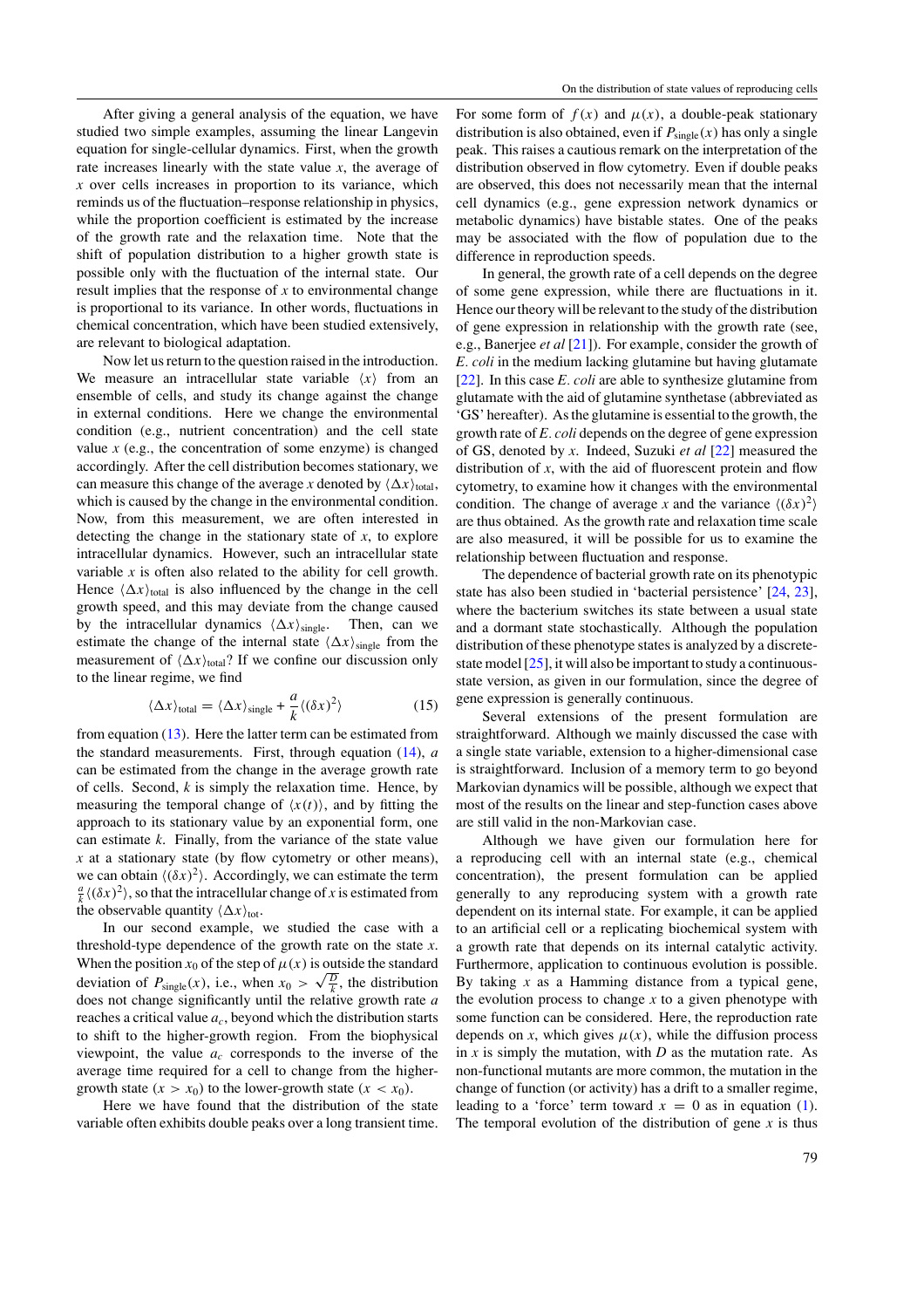<span id="page-6-0"></span>analyzed using our equation [\(3\)](#page-2-0), while in some examples, the steady state with positive growth rate collapses [\[10](#page-7-0)], with the increase of the mutation rate, as the largest growth speed  $\lambda_0$ becomes negative, which leads to error catastrophe.

A biological unit reproduces at a rate that depends on its state. The present Fokker–Planck equation with growth and death provides a basic equation for such problems in general.

# **Acknowledgments**

We would like to thank T Yomo and T Suzuki for stimulating discussions.

#### **Appendix A. Eigenfunction analysis**

Corresponding to equation [\(8\)](#page-2-0), we can generally introduce the adjoint operator of  $L$ , denoted by  $L^{\dagger}$ , and introduce the 'left' eigenfunctions of  $L^{\dagger}$  denoted by  $\psi_i(x)$ , for the eigenvalue *λi*. As is well known, left and right eigenfunctions for different eigenvalues are orthogonal and can be normalized as  $\int_{x_1}^{x_2} \psi_i(x) \phi_j(x) dx = \delta_{ij}$ , where  $\delta_{ij}$  is the Kronecker delta  $(\delta_{ij} = 0 \text{ for } i \neq j \text{ and } \delta_{ij} = 1 \text{ for } i = j)$ . With these relationships, we can expand  $P(x, t)$  in terms of the eigenfunctions, as given by equation [\(9\)](#page-2-0), while the initial condition for  $a_i(t)$  is given by  $a_i(t_0) = \int_{x_1}^{x_2} \psi_i(x) P(x, t_0) dx$ for the initial time  $t_0$ .

Next, we will express  $\bar{\mu}(t)$  in terms of  $\{a_i\}$  and  $\{\lambda_i\}$ . From definition [\(4\)](#page-2-0) of  $\bar{\mu}$ ,

$$
\bar{\mu}(t) = \int_{x_1}^{x_2} \mu(x) P(x, t) dx = \sum_{i=0}^{\infty} \lambda_i a_i(t) \int_{x_1}^{x_2} \phi_i(x) dx,
$$
\n(A.1)

where we have used relation  $(6)$ , the boundary conditions [\(5\)](#page-2-0) and relations [\(8\)](#page-2-0) and [\(9\)](#page-2-0), successively. Then, the time evolution equation for  $a_i(t)$  is straightforwardly obtained by inserting [\(9\)](#page-2-0) into [\(7\)](#page-2-0), multiplying by  $\psi_i(x)$  and integrating it over *x*, which leads to equation  $(10)$ .

Note that there remains a freedom in the choice of  $\phi_i(x)$  and  $\psi_i(x)$ , because the normalization condition is still satisfied under the change of  $\phi_i(x) \rightarrow c_i \phi_i(x)$  and  $\psi_i(x) \rightarrow (1/c_i)\psi_i(x)$  with any constant  $c_i \neq 0$ . By taking advantage of this freedom, we can introduce, for convenience, another normalization condition:

$$
\int_{x_1}^{x_2} \phi_i(x) dx = 1
$$
 (A.2)

for all the right eigenfunctions whose integral over *x* does not vanish. Indeed, this normalization (A*.*2) is easily achieved by re-scaling the eigenfunctions  $\psi_i(x) \to \psi_i(x) \int_{x_1}^{x_2} \phi_i(x') dx'$ and  $\phi_i(x) \to \phi_i(x) / \int_{x_1}^{x_2} \phi_i(x') dx'$ . If  $\int_{x_1}^{x_2} \phi_i(x') dx'$  vanishes, we simply leave the original eigenfunctions, and we call eigenfunctions with  $\int_{x_1}^{x_2} \phi_i(x') dx' = 0$  'non-contributing eigenfunctions'. Note that for the 0th right eigenfunction, *φ*0, this normalization is always possible, because the 0th right eigenfunction does not take  $\phi_0(x) = 0$  for any *x* [\[18\]](#page-7-0). With this choice of normalization, equation [\(10\)](#page-2-0) is reduced to

equation  $(11)$ , i.e.,

$$
\frac{da_i(t)}{dt} = (\lambda_i - \sum_{j=0}^{\infty} \lambda_j a_j(t))a_i(t).
$$

Any set  $\{a_i(t) = 1 \text{ and } a_j(t) = 0 \text{ for } j \neq i\}$  is a stationary solution of the above equation. Now we make a linear stability analysis of these solutions. Consider the solution  $a_i(t) = \delta_{ik}$  for given *k*, and introduce a perturbation *δai(t)* as *ai(t)* = *δik* + *δai(t) (i* = 0*,* 1*, . . .)*. Then, inserting this into  $(11)$  and retaining only the terms of first order in  $\delta a$ , we obtain

$$
\frac{\mathrm{d}\delta a_i(t)}{\mathrm{d}t} = (\lambda_i - \lambda_k) \delta a_i(t) - \delta_{ik} \sum_{j=0}^{\infty} \lambda_j \delta a_j(t) \equiv \sum_{j=0}^{\infty} \Lambda_{ij} \delta a_j(t).
$$

The eigenvalues of the matrix  $\{\Lambda_{ij}\}\$ are easily shown to be  $(\lambda_0 - \lambda_k), \ldots, -\lambda_k, (\lambda_{k+1} - \lambda_k), \ldots$  Recalling that  $\lambda_i > \lambda_j$ for  $i < j$ , we can easily show that all the stationary solutions for  $k > 0$  are unstable. On the other hand, as long as  $\lambda_0 > 0$ the solution with  $k = 0$  is stable.

### **Appendix B. Transformation of the linear operator** *L* **to a Hermite operator**

In this section we transform equation  $(3)$  to a type of Schrödinger equation, to show explicitly that the operator  $L$ defined by [\(6\)](#page-2-0) is transformed to a Hermite operator. Here we follow the standard transformation from the Fokker–Planck equation to the Schrödinger equation  $[26]$  $[26]$ , except for the existence of the terms concerning  $\mu(x)$ .

We first introduce a new variable *y* defined as  $y(x) =$ we first introduce a new variable y defined as  $y(x) =$ <br>  $\int_{x_0}^{x} \sqrt{\frac{D}{g(x)}} dx'$ , where  $x_0$  is some number on [ $x_1, x_2$ ].  $f_{x_0} \vee \frac{g(x)}{g(x)}$  ax , where  $x_0$  is some number on [x<sub>1</sub>, x<sub>2</sub>].<br>According to this transformation, the distribution can change According to this transformation, the distribution can change<br>to  $\hat{P}(y, t) = \frac{1}{dy/dx} P(x, t) = \sqrt{\frac{g(x)}{D}} P(x, t)$ . With these new variables, we can write equation  $(3)$  as

$$
\dot{\hat{P}}(y,t) = -\bar{\mu}(t)\hat{P}(y,t) + \left[\hat{\mu}(y) + \frac{\partial}{\partial y}\right] \hat{P}(y,t),
$$
\n(B.1)

where  $\hat{f}(y) = \sqrt{\frac{D}{g(x)}} (f(x) + \frac{1}{2}g'(x))$  and  $\hat{\mu}(y) = \mu(x(y))$ .  $g'(x)$  is the derivative of *g* with respect to *x* and  $x(y)$  is the inverse of the function  $y(x)$ . Note that  $\bar{\mu}$  does not change by this transformation.

By further introducing two new quantities  $\Phi(y)$  =  $\int_{y_0}^y$  $\frac{\hat{f}(y')}{D} dy'$  and  $\Psi(y, t) = e^{\frac{\Phi(y)}{2}} \hat{P}(y, t)$ , equation (B.1) is rewritten as

$$
\frac{\partial \Psi(y,t)}{\partial t} = -\bar{\mu}(t)\Psi(y,t) + \left[V(y) + D\frac{\partial^2}{\partial y^2}\right]\Psi(y,t) \quad (B.2)
$$

$$
= -\bar{\mu}(t)\Psi(y,t) + H(y)\Psi(y,t), \tag{B.3}
$$

where  $V(y) = \hat{\mu}(y) - \frac{\hat{f}(y)^2}{4D} + \frac{\hat{f}'(y)}{2}$  and  $H(y) = [V(y) + D \frac{\partial^2}{\partial y^2}]$ . The operator *H* obtained above is evidently a Hermite operator, and indeed the eigenvalue problem of  $H\Psi$  is simply a type of Schrödinger equation. Accordingly, the exact solutions or techniques developed for Schrödinger equations can be applied to our problem.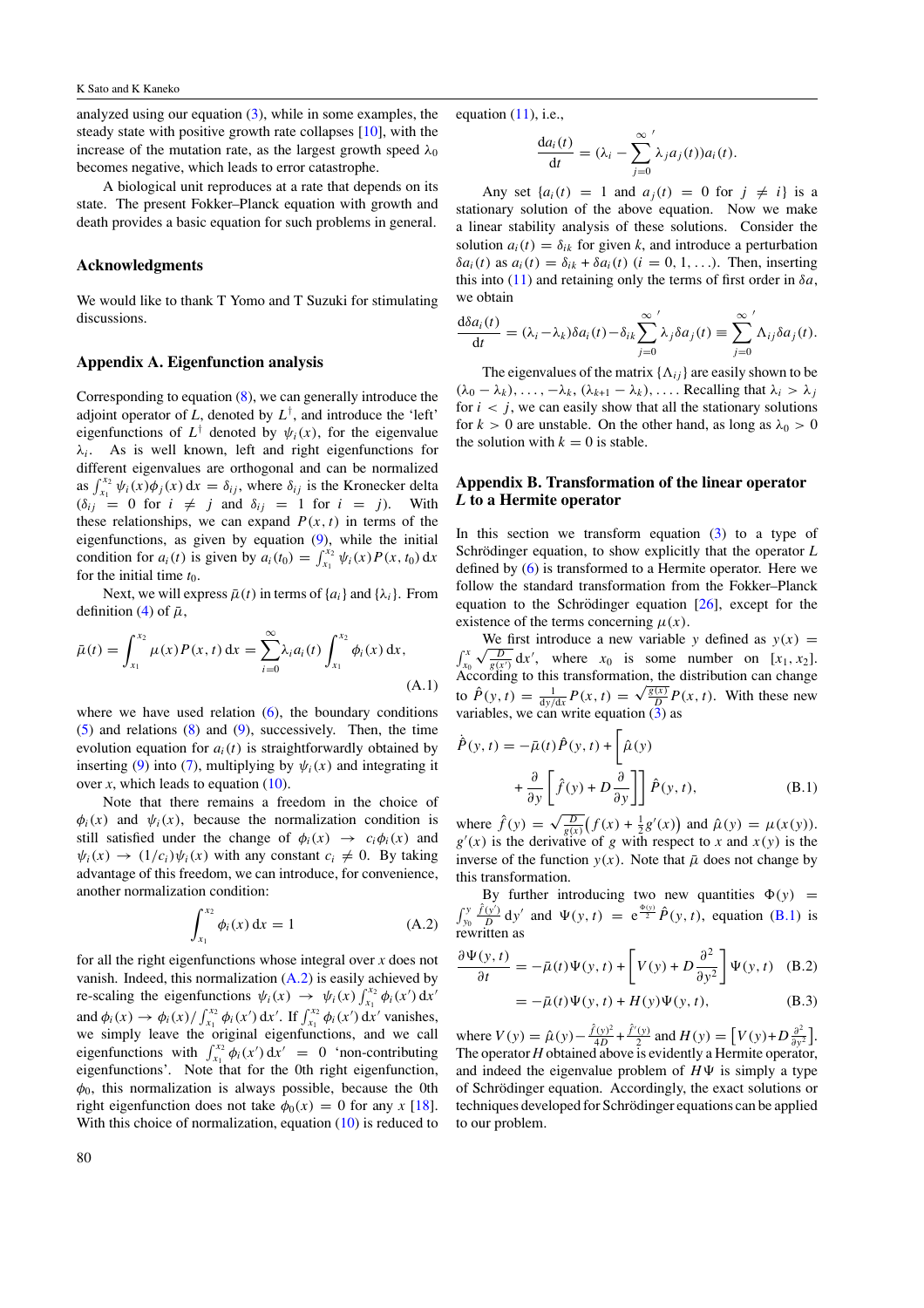# <span id="page-7-0"></span>**Appendix C. Temporal evolution preserving a Gaussian distribution for the linear**  $\mu(x)$  case

When  $f(x) = kx$ ,  $g(x) = D$  and  $u(x) = ax + b$ , equation [\(3\)](#page-2-0) becomes

$$
\frac{\partial P(x,t)}{\partial t} = a(x - \langle x \rangle_t)P(x,t) + \frac{\partial}{\partial x} \left[kx + D\frac{\partial}{\partial x}\right]P(x,t),
$$
\n(C.1)

where we have used the normalization condition  $\int_{x_1}^{x_2} P(x, t) dx = 1$ , and have adopted the notation  $\langle \cdots \rangle_t \equiv \int_{x_1}^{x_2} \cdots P(x, t) dx$ . Multiplying both sides of equation (C.1) by *x* and  $x^2$  and integrating each case over *x*, we obtain

$$
\frac{d\langle x\rangle_t}{dt} = a(\langle x^2\rangle_t - \langle x\rangle_t^2) - k\langle x\rangle_t
$$
 (C.2)

$$
\frac{d\langle x^2 \rangle_t}{dt} = a(\langle x^3 \rangle_t - \langle x \rangle_t \langle x^2 \rangle_t) - 2k \langle x^2 \rangle_t + 2D. \quad (C.3)
$$

Suppose now that the solution of equation  $(C.1)$  is a Gaussian distribution, i.e.,

$$
P(x,t) = \frac{1}{\sqrt{2\pi\beta(t)}} \exp\left(-\frac{(x-\alpha(t))^2}{2\beta(t)}\right),\tag{C.4}
$$

where  $\alpha$  and  $\beta$  correspond to the mean value of *x* and its variance, respectively, which are related to  $\langle x \rangle_t$  and  $\langle x^2 \rangle_t$ as  $\alpha(t) = \langle x \rangle_t$  and  $\beta(t) = \langle x^2 \rangle_t - \langle x \rangle_t^2$ . Using equations (C*.*2) and (C*.*3) and the property of the Gaussian distribution  $\langle x^3 \rangle_t = 3\alpha(t)\beta(t)^2 + 3\alpha(t)^3$ , we can derive the time evolution equation of  $\alpha$  and  $\beta$  as follows:

$$
\frac{d\alpha(t)}{dt} = a\beta(t) - k\alpha(t)
$$
 (C.5)

$$
\frac{\mathrm{d}\beta(t)}{\mathrm{d}t} = \frac{\mathrm{d}\langle x^2 \rangle_t}{\mathrm{d}t} - 2\langle x \rangle_t \frac{\mathrm{d}\langle x \rangle_t}{\mathrm{d}t} = -2k\beta(t) + 2D. \tag{C.6}
$$

On the other hand, inserting the form of (C*.*4) into equation (C*.*1) and simplifying the equation, we obtain the equation

$$
2(x - \alpha(t))\beta(t)\left(k\alpha(t) - a\beta(t) + \frac{d\alpha(t)}{dt}\right) + \left((x - \alpha(t))^2 - \beta(t)\right)\left(-2D + 2k\beta(t) + \frac{d\beta(t)}{dt}\right) = 0.
$$

The time evolution equations of  $\alpha$  and  $\beta$  satisfy the above equations (C*.*5) and (C*.*6), and the Gaussian distribution is the solution of equation  $(C.1)$  (as the solution with temporal evolution is unique).

#### **Glossary**

*Flow cytometry.* It is a method for measuring biophysical characteristics (such as size and fluorescence) of single cells primarily by optical means. Although the cells are measured one by one by making them flow, it can process thousands of cells per second.

*Growth rate.* Although generally it refers to the speed of growth of an organism, here it means only the 'replication speed' of a cell.

*Phenotypic fluctuation.* Even for clone cells (i.e., having identical genes), the intracellular state, such as the copy number of some m-RNA or protein, can vary. Hence the state values are distributed by cells, giving rise to fluctuation around its mean value.

*Cell state.* A cell consists of a huge number of chemicals. Depending on the composition of these chemicals, the cell changes its state. Hence the cell state is characterized by abundances of the chemicals, which are adopted as state values here.

# **References**

- [1] Elowitz M B, Levine A J, Siggia E D and Swain P S 2002 Stochastic gene expression in a single cell *Science* **297** [1183](http://dx.doi.org/10.1126/science.1070919)
- [2] Hasty J, Pradines J, Dolnik M and Collins J J 2000 Noise-based switches and amplifiers for gene expression *Proc. Natl Acad. Sci. USA* **97** [2075](http://dx.doi.org/10.1073/pnas.040411297)
- [3] Ueda M, Sako Y, Tanaka T, Devreotes P and Yanagida T 2001 Single-molecule analysis of chemotactic signaling in dictyostelium cells *Science* **[294](http://dx.doi.org/10.1126/science.1063951)** 864
- [4] Oosawa F 1975 The effect of field fluctuation on a macromolecular system *J. Theor. Biol.* **52** [175](http://dx.doi.org/10.1016/0022-5193(75)90049-1)
- [5] Furusawa C, Suzuki T, Kashiwagi A, Yomo T and Kaneko K 2005 Ubiquity of log-normal distributions in intracellular reaction dynamics *Biophysics* **1** [25](http://dx.doi.org/10.2142/biophysics.1.25)
- [6] Swain P S, Elowitz M B and Siggia E D 2002 Intrinsic and extrinsic contributions to stochasticity in gene expression *Proc. Natl Acad. Sci. USA* **99** [12795](http://dx.doi.org/10.1073/pnas.162041399)
- [7] Rosenfeld N, Young J W, Alon U, Swain P S and Elowitz M B 2005 Gene regulation at the single-cell level *Science* **307** [1962](http://dx.doi.org/10.1126/science.1106914)
- [8] Kashiwagi A, Urabe I, Kaneko K and Yomo T Adaptive response of a gene network to environmental changes by attractor selection *Preprint*
- [9] Sato K, Ito Y, Yomo T and Kaneko K 2003 On the relation between fluctuation and response in biological systems *Proc. Natl Acad. Sci. USA* **100** [14086](http://dx.doi.org/10.1073/pnas.2334996100)
- [10] Kaneko K and Furusawa C 2006 An evolutionary relationship between genetic variation and phenotypic fluctuation *J. Theo. Biol.* at press
- [11] Balagadde F K, You L, Hansen C L, Arnold F H and Quake S R 2005 Long-term monitoring of bacteria undergoing programmed population control in a microchemostat *Science* **[309](http://dx.doi.org/10.1126/science.1109173)** 137
- [12] Haken H 1978 *Synergetics: An Introduction: Nonequilibrium Phase Transitions and Self-Organization in Physics, Chemistry and Biology* 2nd edn (Berlin: Springer)
- [13] van Kampen N G 1992 *Stochastic Processes in Physics and Chemistry* (Amsterdam: North-Holland)
- [14] Paulsson J 2004 Summing up the noise in gene networks *Nature* **[427](http://dx.doi.org/10.1038/nature02257)** 415
- [15] Samoilov M, Plyasunov S and Arkin A P 2005 Stochastic amplification and signaling in enzymatic futile cycles through noise-induced bistability with oscillations *Proc. Natl Acad. Sci. USA* **102** [2310](http://dx.doi.org/10.1073/pnas.0406841102)
- [16] Shibata T and Fujimoto K 2005 Noisy signal amplification in ultrasensitive signal transduction *Proc. Natl Acad. Sci. USA* **[102](http://dx.doi.org/10.1073/pnas.0403350102)** 331
- [17] Eigen M, McCaskill J and Schuster P 1988 Molecular quasi-species *J. Phys. Chem.* **92** [6881](http://dx.doi.org/10.1021/j100335a010)
- [18] Morse P M and Feshbach H 1953 *Methods of Theoretical Physics* (New York: McGraw-Hill)
- [19] Krishna S, Banerjee B, Ramakrishnan T V and Shivashankar G V 2005 Stochastic simulations of